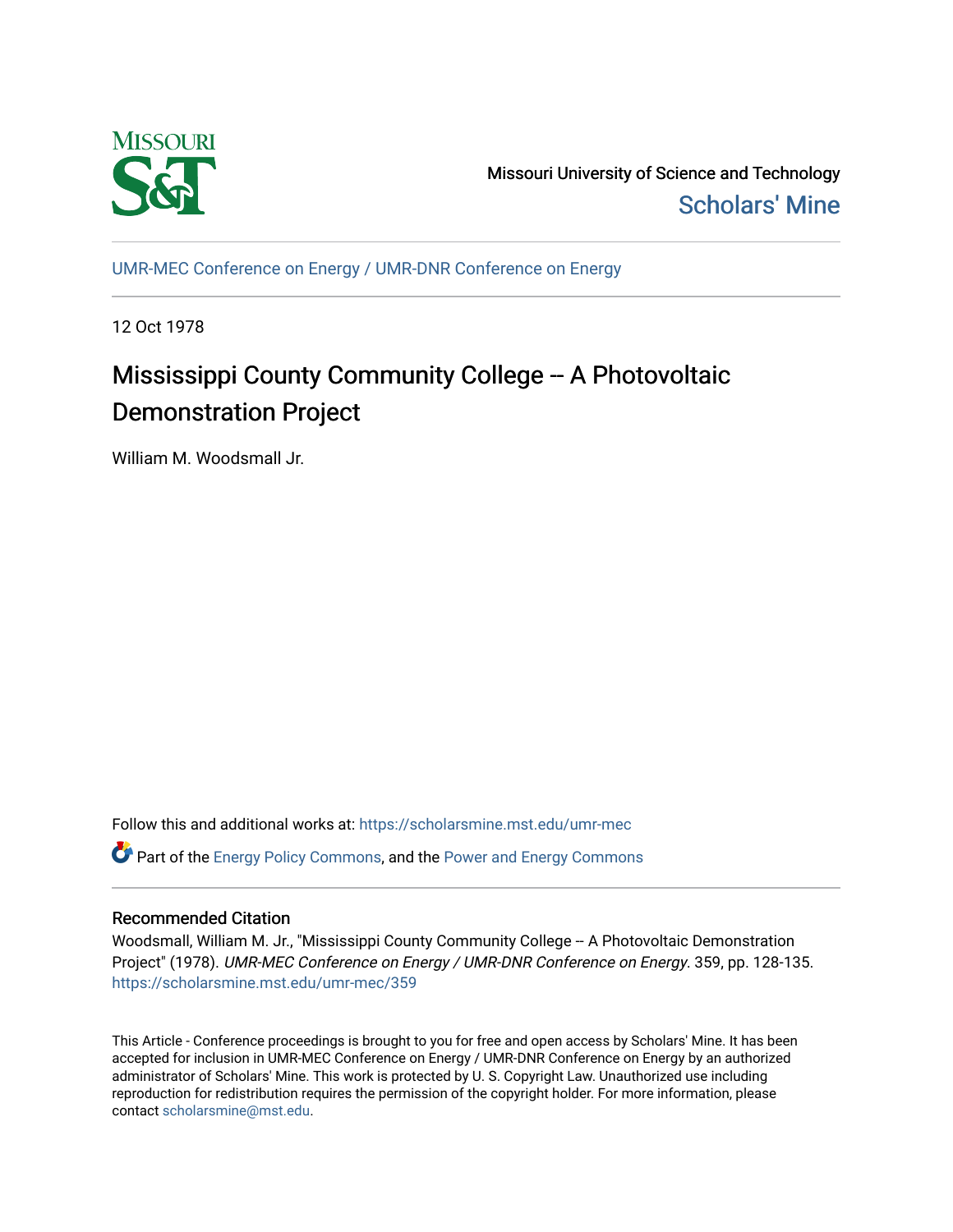#### MISSISSIPPI COUNTY COMMUNITY COLLEGE A PHOTOVOLTAIC DEMONSTRATION PROJECT

William M. Woodsmall, Jr., P. E. Cromwell, Neyland, Truemper, Levy & Gatchell, Inc. Little Rock, Arkansas

## Abstract

An overall view of the integration of all systems involved in the world's largest photovoltaic demonstration project.

Mississippi County Community College in Blytheville is presently being planned using a 240 KW  $\pm$  photovoltaic collection field for its energy source. Systems include the collectors, thermal, process control, storage (both thermal and electrical) power conditioning, and the building itself.

## 1. INTRODUCTION

Mississippi County Community College is the first civilian institution designed to receive its total energy supply from solar cells. It is the largest photovoltaic project of its kind to date and the first comprehensive, practical alternate-energy package based on solar cells.

The energy portion of the project is a Large Scale Experiment undertaken in cooperation with the U. S. Department of Energy as part of the National Solar Total Energy Program.

In 1976, a technical/management proposal was prepared by the college, together with its architect/engineer and energy consultants. Final approval was announced on April 29, 1977, and completion is scheduled for the Fall of 1979.

Members of the management and design team include first of all the owner, Mississippi County Community College, Blytheville, Arkansas, under the direction of Dr. Harry Smith, President; Cromwell, Neyland, Truemper, Levy & Gatchell, Inc., Architect/ Engineer, Little Rock, Arkansas, John J. Truemper, Jr., AIA, Principal-in-Charge; and TEAM, Inc., Springfield, Virginia, Energy Consultants, Dr. Daniel P. Ahearne, President.

#### 2. SYSTEM DESCRIPTION AND OPERATION

The energy requirements of Mississippi County Community College will be met by a solar photovoltaic concentrating collector system which generates both electricity and hot water. Key features of the energy system are:

- (1) Concentrating collectors, producing electricity and hot water
- (2) Silicon photovoltaic cells
- (3) Computerized process control of energy production, utilization and storage functions
- (4) Power conditioning
- (5) IRON-REDOX battery storage providing 24-hour standby capability
- (6) Electric utility interface for standby power
- (7) Energy conserving design

Figure 1 shows a simplified system schematic diagram. Solar energy is captured by the concentrating collectors where direct conversion of sunlight to electricity takes place. DC electric current is generated by the solar cells. These cells are connected in a series/parallel arrangement for the desired voltage/current characteristics.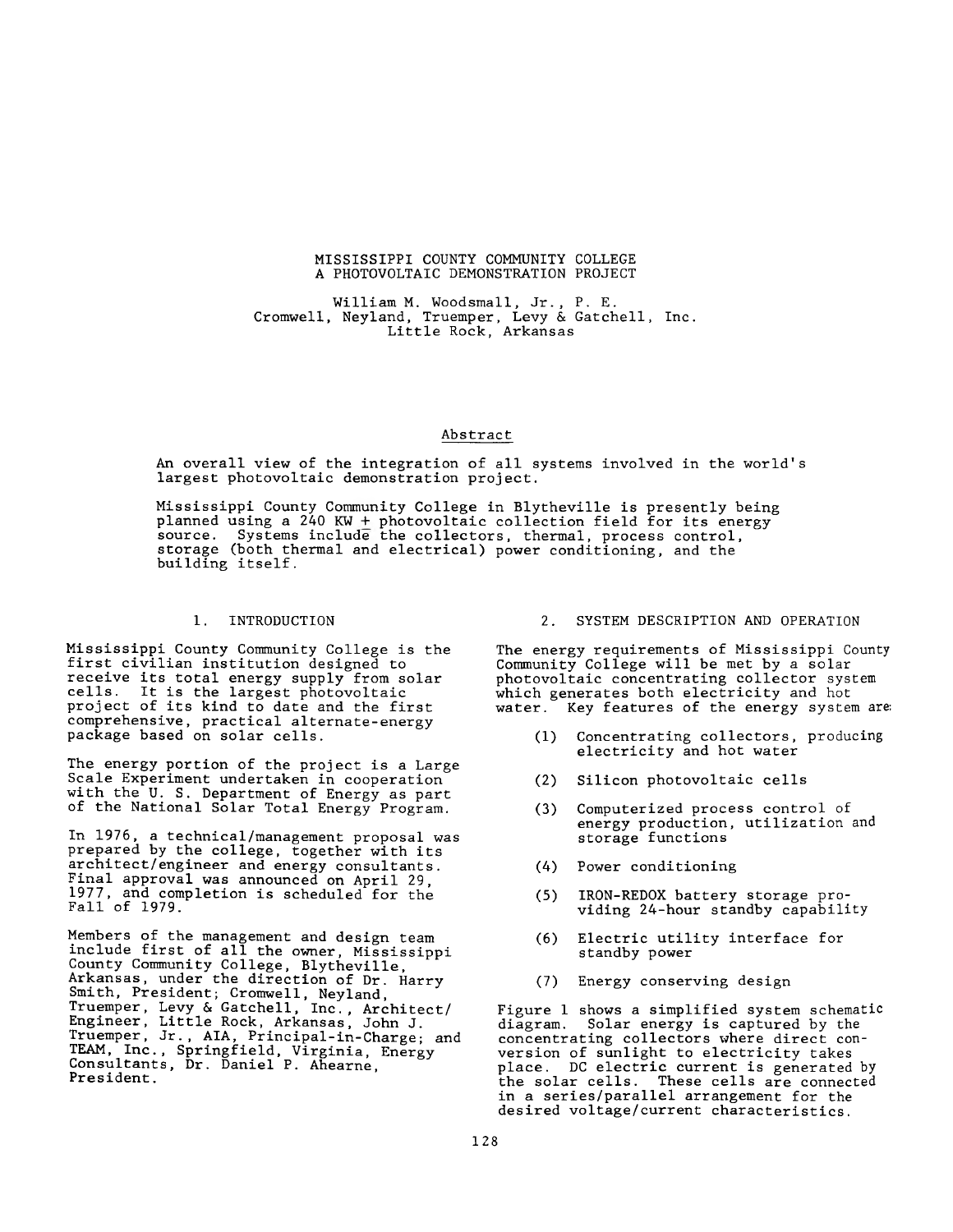This network is then tied to the power conditioning system in parallel to the battery system. The power conditioning system then converts DC current to the desired AC current while regulating the output. Should the cells produce more electrical energy than the school is using, the surplus will be used to charge the batteries for use during the night or on cloudy days. During extended periods of overcast the batteries will be charged at night with "off-peak" electrical rates.

Because the solar cells must be cooled to prevent damage, a ready-made source of heat is available to supply the thermal needs of the school. Excess heat will be stored in water in tanks for use during the night and on cloudy days. A standby electric boiler operating during "off-peak" rate hours will supplement the solar supply as required.

The utility interface is most important in this project. Without Arkansas-Missouri Power's complete cooperation the project would not be possible.

#### 3. COLLECTORS

The collector procurement was a two-phase procedure. The first phase was a design and development contract to Honeywell, Inc. to design a concentrating collector utilizing a reflecting Fresnel lens. Figure 2 shows the faceted surface of the Fresnel lens.

Figure 3 shows the results of the Phase I contract to Honeywell. The collector has a concentration of 20 and tracks east to west. The polar mounting is manually adjustable to compensate for seasonal changes. The collector is capable of being stored during times of nonuse.

A prototype unit was built and tested. However, for the second phase of the collector procurement, the Honeywell collector proved to be too expensive.

With the Honeywell collector 288 units would be required to produce a minimum of 240 KW peak power. Figure 4 shows a layout of the field as proposed by Honeywell. The heat from the collectors marked by a cross would be used to provide the thermal requirements for the building. The heat from the other collectors would be rejected at all times.

Present status of the collector procurement is being negotiated with Acurex Corporation. The Acurex collector has a parabolic trough reflector and tracks east to west with the tracking axis horizontal.

#### 4. SOLAR CELLS

Silicon cells were chosen over the more exotic types such as gallium arsenide because of the state of the art and the lower cost. The silicon cells are less efficient and require that they be operated at a lower temperature (55°C).

Competitive bids were taken for the manufacture of these cells shortly after the grant was awarded to the college. Solarex,

Inc. was the successful low bidder. Before the bids were received, estimates were from \$6.00 to \$15.00 per watt based on the market. The bid cost was for \$2.75 per watt. This reduction was, in part, to advance technology, but for the most part, was due to the large order allowing the manufacturer to gear up for mass production.

At the start of this project it was estimated that the efficiency of the silicon cells would be about 11%. Test on produced cells with glass cover has been falling in the range of 13 to 14 percent. This is at 20X and 55°C.

Figure 5 shows a typical voltage current characteristic of the solar cells. The cell maximum power output occurs at the knee of the V/I curve. Without some sort of regulation the output of the cell might be anywhere on the curve depending on the system requirements; but, by operating the cells in parallel to the batteries at all times the voltage is essentially locked and the cell becomes a variable current device.

## 5. IRON-REDOX STORAGE BATTERY

One of the problems in any solar project is the storage of energy collected during periods of low or no insolation. With the photovoltaic project this is more complicated and costly than in the case of thermal.

As with the collector the procurement is a two-phase procedure. The first phase was a research and design contract to GEL, Inc. for the development of an IRON-REDOX battery. The results of the R & D contract are still being reviewed.

Figure 6 generally illustrates the structure and plumbing arrangements for a single cell stack. Electrolytes are separately circulated on each side of an ion exchange membrane and between the membrane and the electrodes. In the discharged state, both electrolytes are FeCl2- As charging proceeds the positive electrolyte (catholyte) becomes concentrated in  $\rm Fe^{+3}$  ions and energy in the form of FeCl3 is stored in the catholyte tank. Metallic iron is electro-deposited on the negative electrode at the same time. The negative electrolyte (anolyte) remains essentially FeCl2 and provides ionic transport between plates.

During the discharge process, the catholyte returns to the FeCl<sub>2</sub> state and the metallic iron on the negative plate returns to the catholyte electrolyte. This reaction provides an operating voltage of approximately 1.0 volt depending on state of charge, plate surface, current density and the molarity of the electrolyte.

The overall reversible chemical reaction is

 $3FeCl<sub>2</sub>$   $\frac{C}{46}$  2FeCl<sub>3</sub>+Fe, which produces an overall cycle efficiency of approximately 70%, depending on charge, discharge rate and state of charge.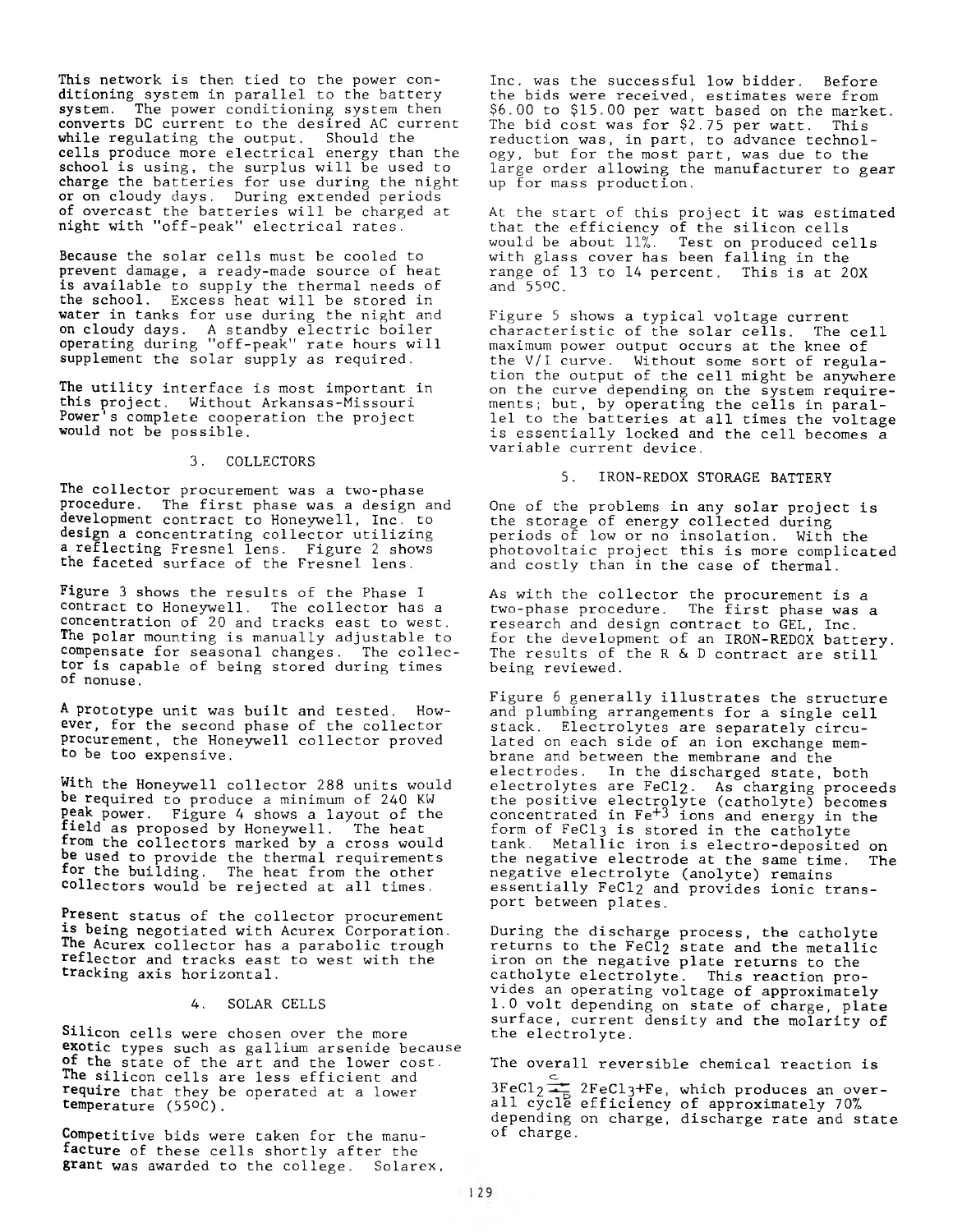The battery system is required to provide 2 megawatt-hours during a 24-hour period after being fully charged.

6. POWER CONDITIONING

The functions of the power conditioning system are:

- (1) Convert DC from the battery/array to usable AC.
- (2) Charge the batteries from utility AC.
- (3) Provide an automatic changeover from battery/array to utility.

Figure 7 is a schematic of the power conditioning system. The arrays, batteries and power conditioning equipment have been divided into two parallel systems. DC current is supplied from either the array or the battery depending on which is the stronger at the time. The inverter converts and regulates the DC into AC with solid state devices.

The output from the two inverters is then fed to the main bus to the load. The characteristics of the inverter are such that each will supply exactly the same power regardless of the input.

The inverters are rated at 180 KW each and can produce 480-volt, 3-phase, alternating current while being supplied with 295 to 440 volts^direct current. Inverter efficiency is 92% at full load. A static switch will provide instant changeover from inverter to utility in case of inverter failure.

Each of the two systems will have a rectifier with proper regulation to charge the batteries during "off-peak" hours.

7. COMPUTERIZED PROCESS CONTROL

Process control consists of a comprehensive energy management system designed to reduce energy demand and to monitor and coordinate all phases of energy production, conversion, storage and utilization. The central computer coordinates all functions, such as collector pointing and tracking, power conditioning and switching, maintaining battery charge status, programming of using devices, checking all subsystems, and maintaining the data base.

## 8. THERMAL SYSTEM

Because of the requirement for cell cooling a photovoltaic project has the benefit of having a ready-made source of heat for heating structures, etc. On the other hand, this characteristic becomes a liability when the heat cannot be used.

The thermal system must be able to perform the following tasks:

- **(1)** Provide cooling for the cells.
- **(**2**)** Provide heat for structure.
- (3) Provide storage for the heat.
- (4) Provide a backup for the solar heat.

Figure 8 illustrates the thermal system. The cells are mounted on an aluminum extrusion with channels arranged so a 30% glycol solution can be circulated to pick up excess heat from the cells. This solution is circulated through a heat exchanger and if still too hot, through a closed-circuit cooling tower.

The heat exchanger is required to separate the glycol solution from the clear water solution. Because of the low grade heat available from the cell cooling (131ºF) a plate heat exchanger was selected because of its ability to provide a close approach.

Assuming 120°F water is available from the heat exchanger and the HVAC system can use down to 100<sup>o</sup>F water for heating, only 20°F temperature differential is available for storage. The 24-hour heating design requires approximately 13 million BTU's. In order to store this amount at a 20°F temperature differential, 80,000 gallons are required.

The primary hot water pump circulates water through either the heat exchanger or the boiler depending on the mode being used. While circulating through the heat exchanger an automatic valve limits the flow to assure at least 120<sup>o</sup>F temperature off the exchanger.

From the primary pump the hot water is directed either to the storage tanks or the structures depending on the requirements of the secondary pumps.

## 9. ENERGY BACKUP

The source of standby power for the college is the local utility company. The college is supplied with an energy storage system, so electricity may be drawn from Arkansas-Missouri Power Company, when it is needed, during "off-peak" hours at a special "offpeak" rate.

## 10. ENERGY CONSERVATION

The need for energy efficient design played a significant role in the architectural design of the college. The result represents a return to what were once accepted practices before the era of cheap energy made brute force mechanical and lighting systems possible. The college is designed to work with nature, using building shape and orientation, natural ventilation, shading devices, daylighting, insulation, thermal mass, and an overall energy management system, to achieve energy savings greater than the energy efficient design standards recently published by the American Society of Heating, Refrigeration, and Air-Conditioning Engineers.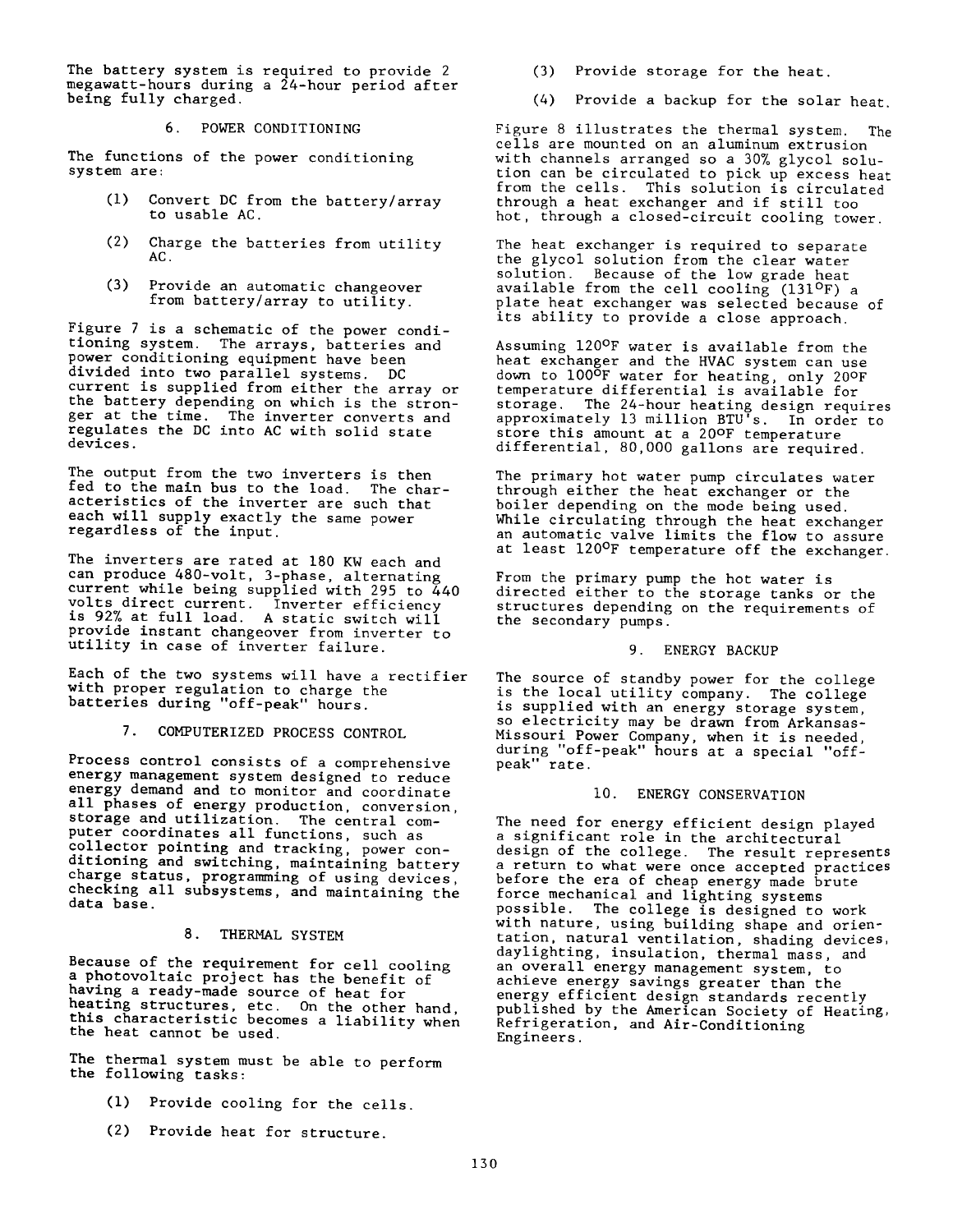

FIGURE 1. SIMPLIFIED SYSTEM SCHEMATIC DIAGRAM



FIGURE 2. SECTION OF FACETED SECOND SURFACE REFLECTOR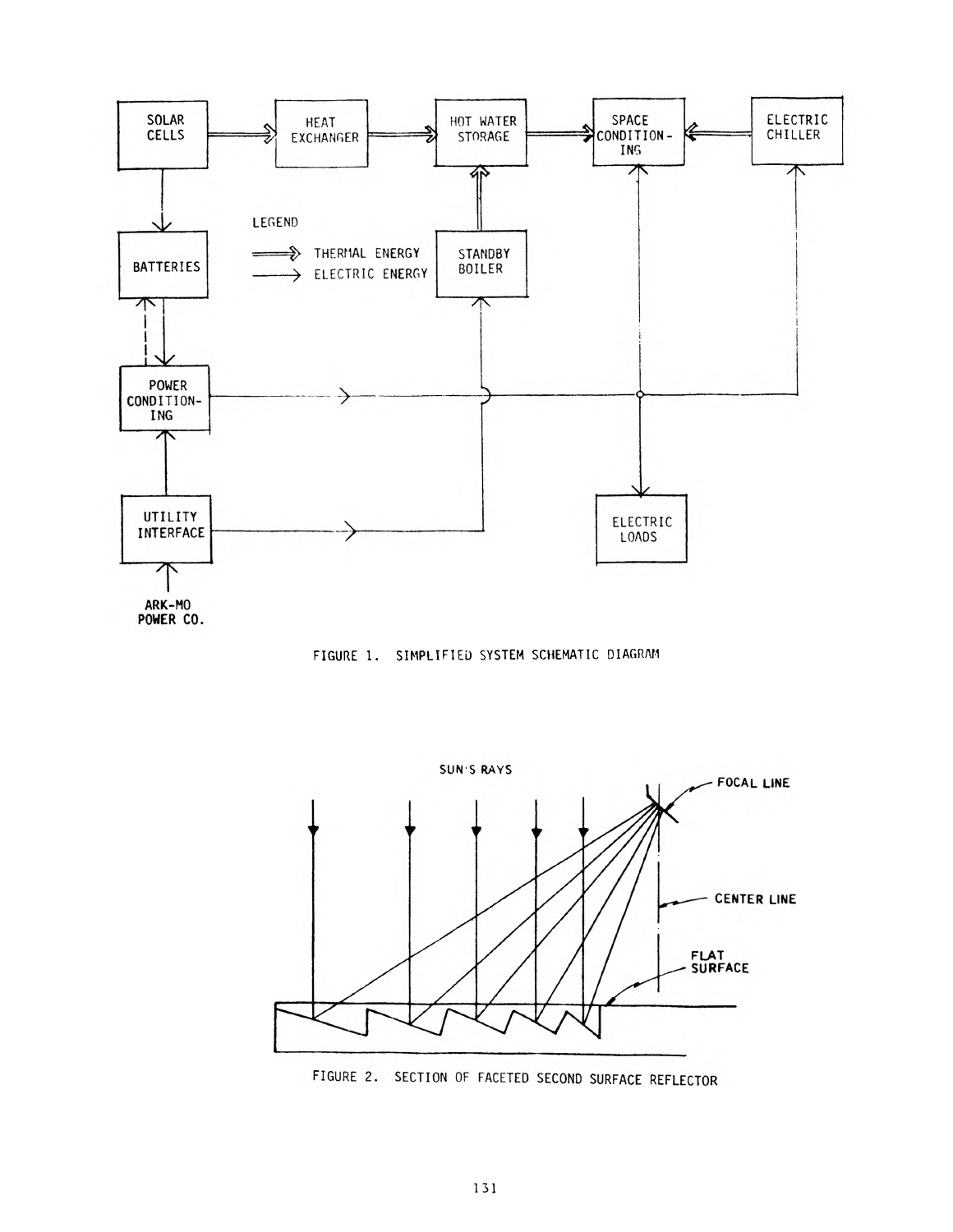

FIGURE 3. COLLECTOR



FIGURE 4. SITE ARRANGEMENT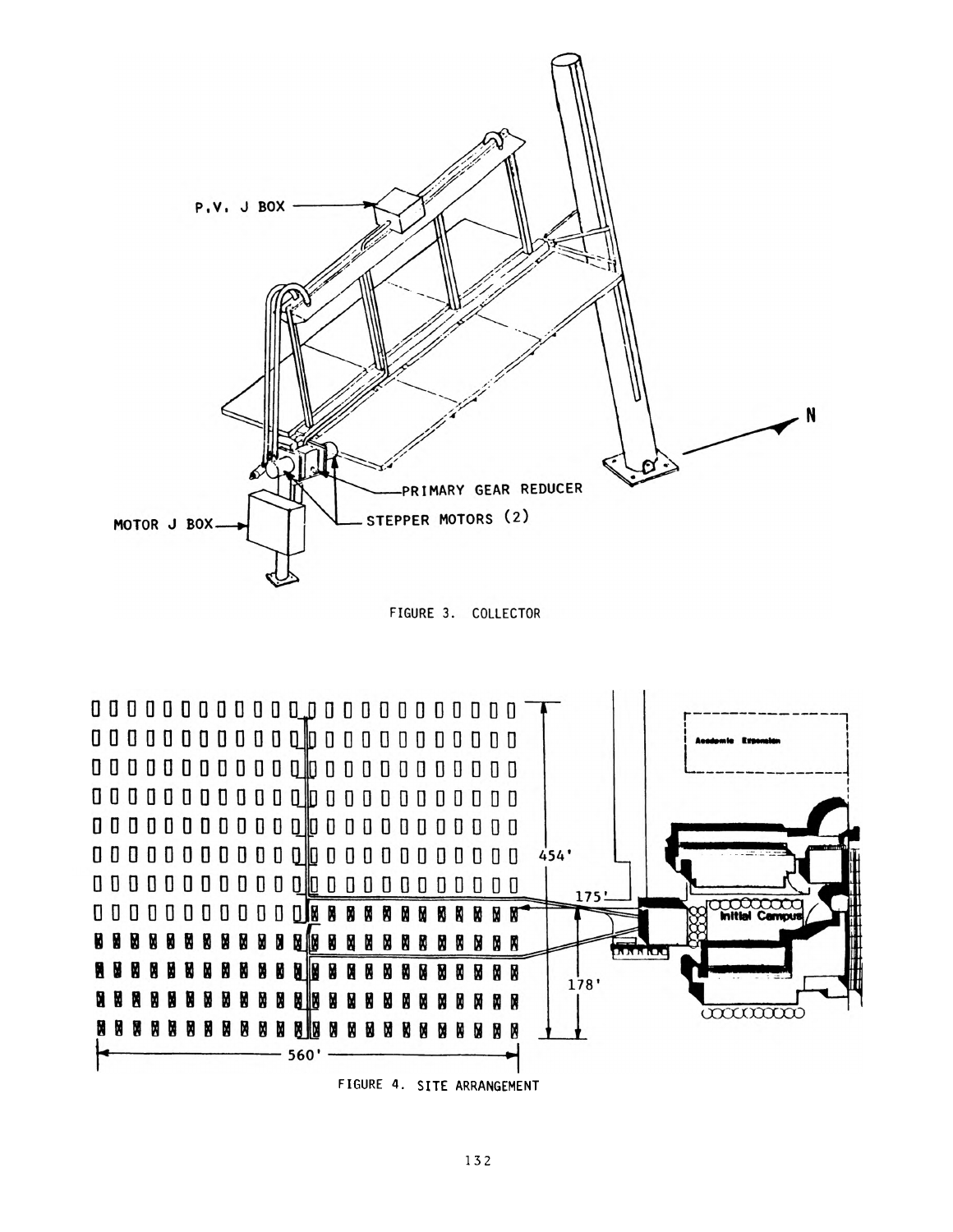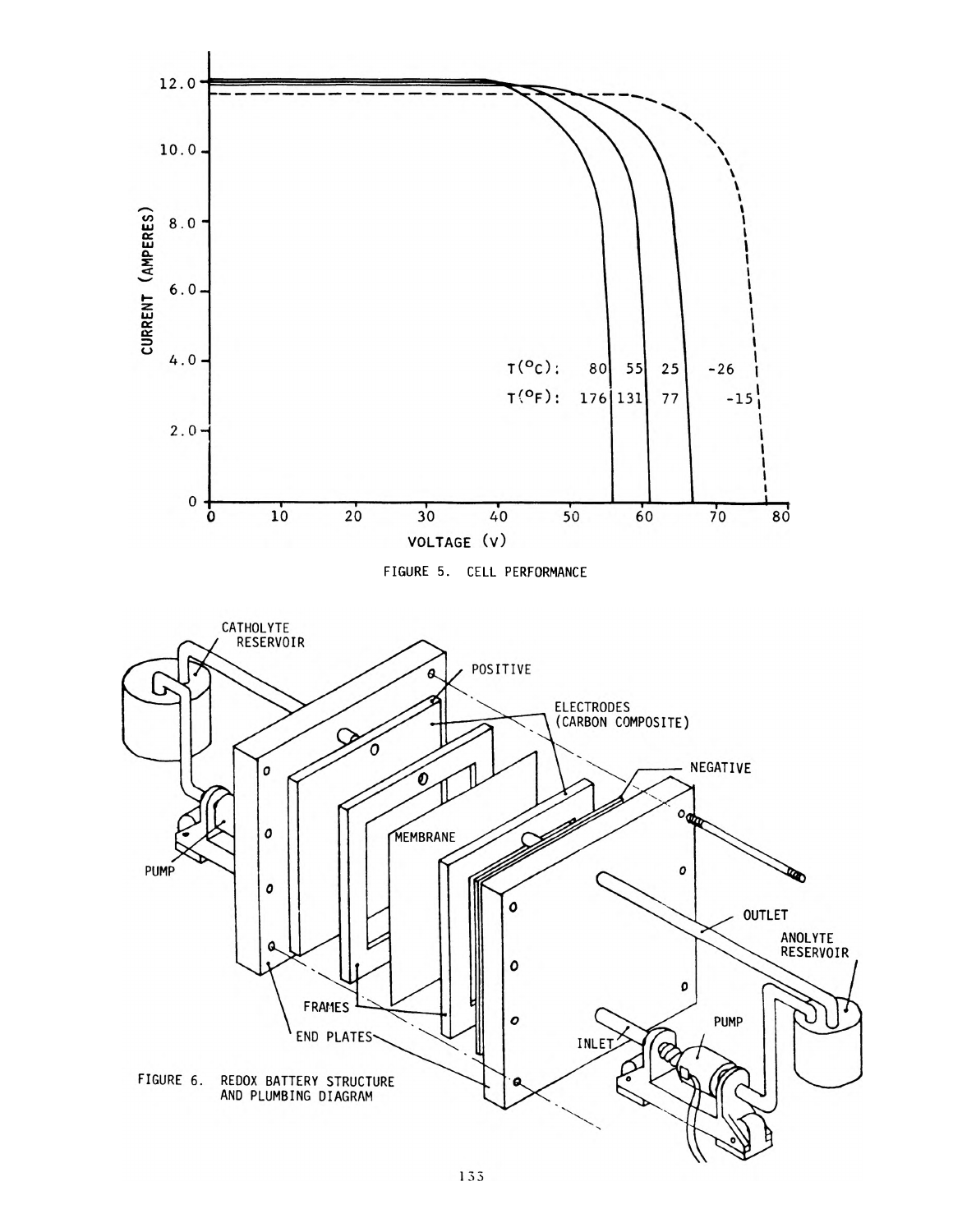

FIGURE 7. POWER CONDITIONING SYSTEM



FIGURE 8. THERMAL SYSTEM